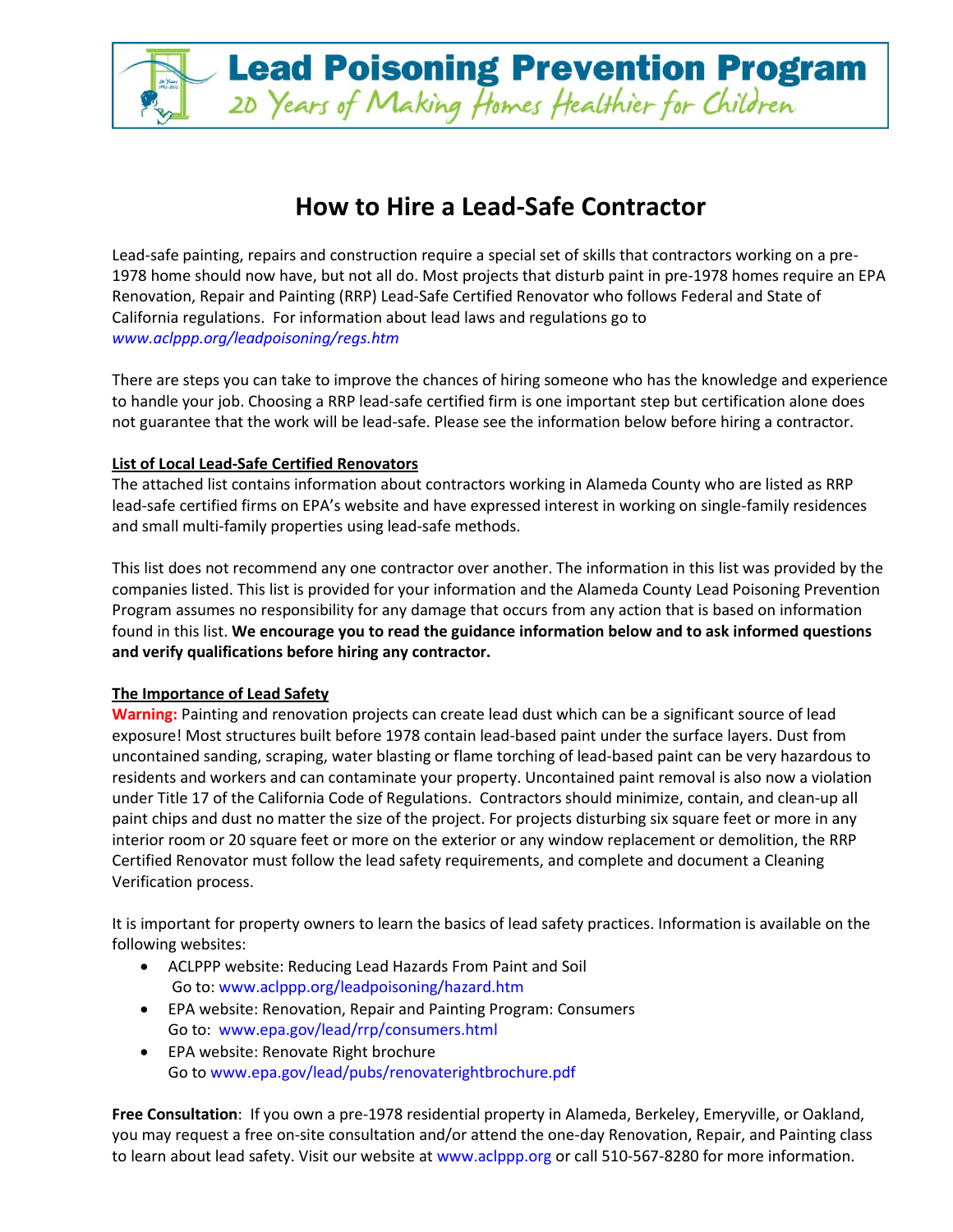## **How to Screen Contractors**

Unfortunately, having a lead-safe certification doesn't guarantee that the contractor will work lead-safe on your job. You will need to screen contractors carefully and monitor the work. We recommend taking these steps:

1) **Only use contractors that are EPA RRP lead-safe certified**. Choose from the ACLPPP List of Local Lead-Safe Certified Contractors or you can search the firm name at [www.epa.gov/getleadsafe](http://www.epa.gov/getleadsafe) . When you meet the contractor, ask to see the site supervisor's certification card.



Look for this seal:

- 2) **Check on the company's website** to see if they pro-actively make a point of saying that they work leadsafe. Some contractors understand the importance of working lead-safe and others see the regulations only as a burden to be worked around.
- 3) **Meet with the contractor** when they come to look at the job. Pay attention if they give you short, incomplete answers about lead safety. See if they can clearly explain how they will contain all the dust and debris and maintain a clean and lead-safe work site and protect your family, property and neighbors from lead exposure. Don't be satisfied with vague assurances of high quality work.

## **Ask these questions:**

- a. *How will you prepare the painted surfaces?* See how they answer. Do they bring up the need for lead-safe work and containment without being prompted? Do they mention wet scraping or using a sander attached to a HEPA vacuum? If the work is exterior will they wet scrape, and cover exposed wood with primer, *before* they wash the building? This is important in order to control the spread of paint chips.
- b. *How will you keep paint chips off the ground or floor?* Their answer should include the use of heavy plastic sheeting that is taped down and covers plants or furniture.
- c. *Do you have a HEPA vacuum cleaner?* This is a tell-tale sign. A regular wet/dry shop vacuum is not the same as a HEPA vacuum. An experienced lead-safe contractor will have a HEPA vacuum cleaner.
- d. *How will you protect the workers from lead dust?* Workers should wear respirators with an N100 or P100 magenta colored filter when disturbing any pre-1978 painted surface. Simple paper masks are not enough. They should wear tyvek suits including booties and a hood, or clothes that they can change out of before returning home. They should also have a place outside the work area where they can wash their hands and face.
- e. **How will you clean up?** The contractor should answer that they will clean the work site every day, vacuum up paint chips with a HEPA vacuum and wet mop thoroughly.
- f. **Do you conduct a cleaning verification?** The contractor should be familiar with the cleaning verification process which gives an indication of whether any dust is remaining. They should also provide you with a record of the cleaning verification at the end of the job.

## **4) Experience**

Check that the firm has experience doing the kind of work you need done. Ask for a list of former clients and call them. Find out if their projects were similar to the one you are planning. Ask questions like: "Did they contain all the dust and debris from the work? Did they leave a clean worksite? Was the quality of the work acceptable?"

It is also very useful to ask for the address of any current jobs in progress, especially for exterior work. Since an important part of a lead-safe project is *how* it is done (rather than simply how it looks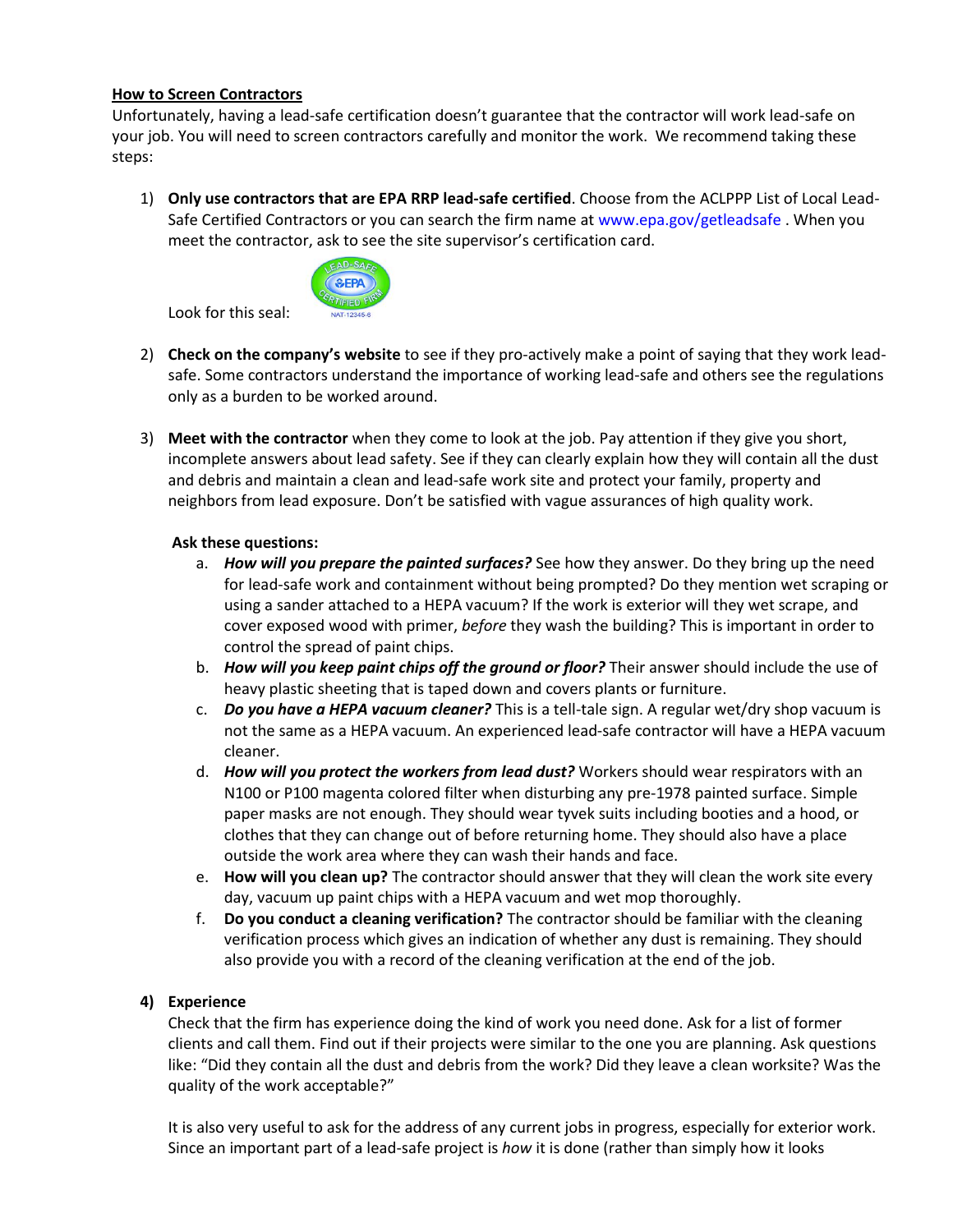afterwards) you can learn a lot about a contractor's practices by driving by a job in progress to see if they are following lead-safe work practices and containing the paint chips.

## **5) Licensure**

All building contractors who work on your property are required to be licensed by the Contractors State License Board unless the value of the total project is less than \$500. Check with your local permit office for current requirements. Verify their license by asking to see their pocket license and another form of identification. You can find out if the license is in good standing at [www.cslb.ca.gov](http://www.cslb.ca.gov/) and performing a check by the contractor's name, business name, or license number. If you know the license number, you can also call the license board at (800) 321-2752.

## **6) EPA Renovation, Repair and Painting (RRP)Certification**

For projects disturbing six square feet or more in any interior room, or 20 square feet or more on the exterior, or any window replacement or demolition, the contractor must have an EPA RRP Certified Renovator who is responsible for the project, trains the other workers and completes the required cleaning verification at the end of the job. The contractor must also be registered as an EPA RRP Certified Firm.



## **7) California Department of Public Health-Lead Related Construction Certifications**

Some contractors will have taken additional training to meet State of California requirements for Lead-Related Construction. Required for permanent abatement, this certification supplements but does not replace the EPA RRP certification. For more information on State Certification, a list of certified individuals and to check for current status of individuals' certifications, you can call the California Department of Public Health at (800) 597-5323 or visit their website at [www.cdph.ca.gov/programs/CLPPB](http://www.cdph.ca.gov/programs/CLPPB) .

## **8) Insurance**

Ask the contractor if the company is insured against claims covering workers' compensation, property damage, personal liability and lead liability in case of accidents or lead exposures. Request a copy of the certificate of insurance. You may wish to contact the insurance agent or company to ensure that the insurance is still in force and to confirm coverage amounts.

In California, if a contractor has employees, workers' compensation insurance coverage is required by law. Check their certificate of insurance to make sure they are covered.

Many contractors general liability insurance policies do not include lead hazard or pollution liability. This coverage is not required by regulation but if a contractor does not carry this insurance any losses related to lead hazards created by the work may not be covered by insurance. Decide whether you want this coverage and take this risk into account when comparing contractor's bids.

## **Sign a Contract**

Once you have selected a contractor, insist on a written contract that spells out in detail what will be done, the work schedule, the price and the terms of payment. Make sure that everything you want done is included and that both parties understand and agree on the scope of work. It is common to provide a 10% payment or \$1,000, whichever is less, in advance of the work. The remaining payments should be made for work that has been completed. It is customary to retain up to 10% of the project cost until the job is complete, the cleaning verification has been done, and you are satisfied with the work. Keep a job file of all papers relating to your project, including all payments.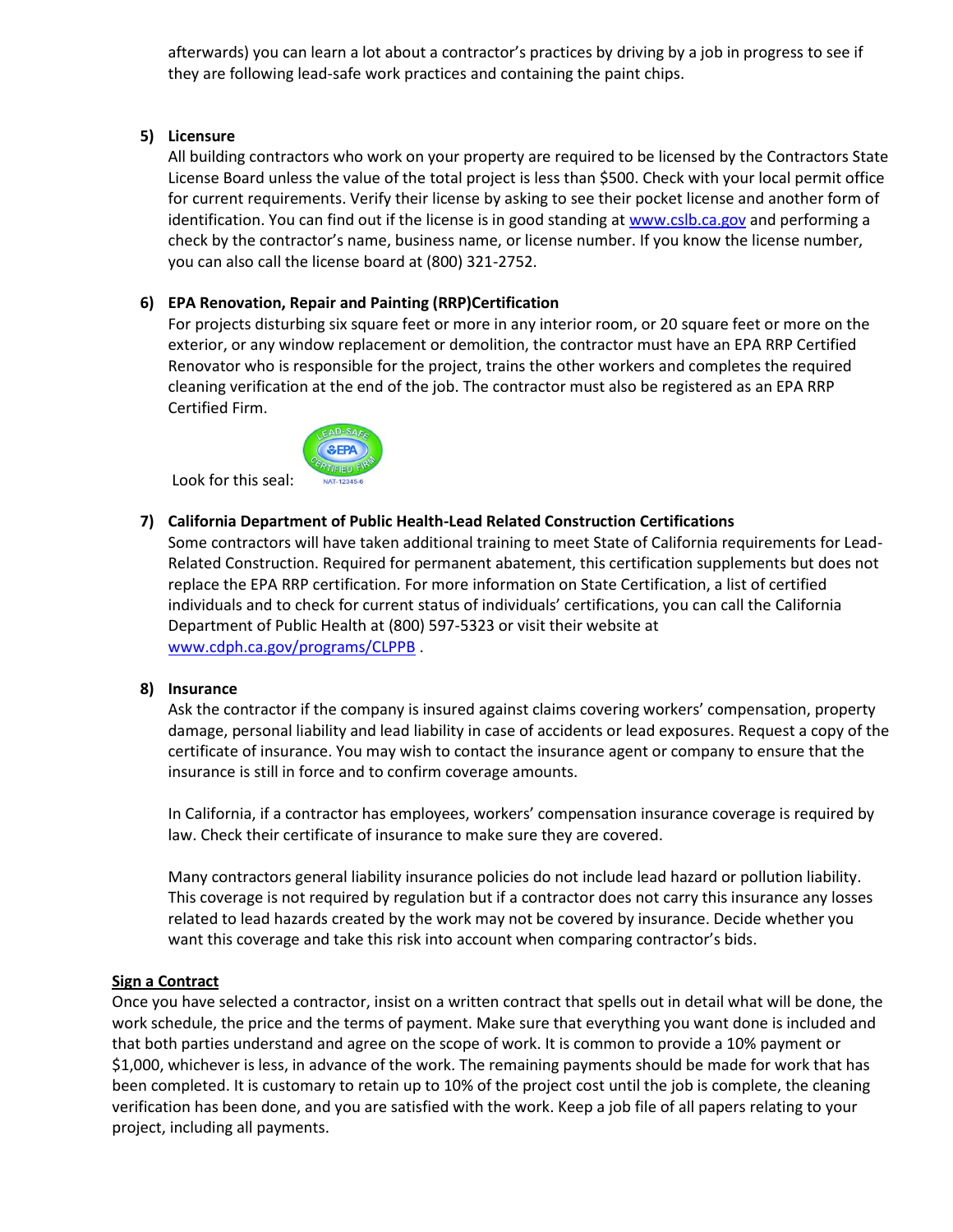## **Monitor the Work - S***peak up if you see things that look wrong.*

Pay attention to what is going on while the work is in progress. During demolition or paint disturbing work, all dust and debris must be contained with plastic sheeting, the contractor must take steps to minimize dust created by the work through wet methods or HEPA vacuum connected tools, debris must be bagged and removed from the jobsite, and workers must be wearing protective equipment and not tracking dust or debris outside the contained area. The worksite should be left clean and free of any debris or dust. The Lead Certified Renovator must monitor the workers and subcontractors to ensure that safety requirements are met although they are not required to be on site at all times.

If work has been done in an unsafe manner in your home, ask the contractor to do a thorough clean-up. You may want to consider clearance dust testing of areas impacted by the work by an independent consultant. You can call our public information line at (510) 567-8280 for more information or visit our webpage on [testing for](http://www.aclppp.org/leadpoisoning/testing.htm)  [lead](http://www.aclppp.org/leadpoisoning/testing.htm) at www.aclppp.org/leadpoisoning/testing.htm .

Finally, if you have any reason to suspect that you or your family, especially children under 6 years old, may have been exposed to lead dust, ask your health care provider for a blood lead test.

If you have questions about this list, lead-safe work practices, or lead poisoning prevention, please contact:

## **Alameda County Lead Poisoning Prevention Program Public Information Line at 510-567-8280**

#### **For Contractors**

If your company is an EPA Renovation, Repair and Painting Lead Certified Firm, you would like to work in Alameda County on single-family residences and small multi-family properties using lead-safe methods, and you would like to be listed here, please use the following link to submit information about your company: <http://www.surveymonkey.com/s/GW62ZD8>. We will provide the information to people who contact us for lead-safe work consultation and list it on our website. Typical projects will range from small projects involving one room or one type of component to whole-house exterior painting.



11/29/2012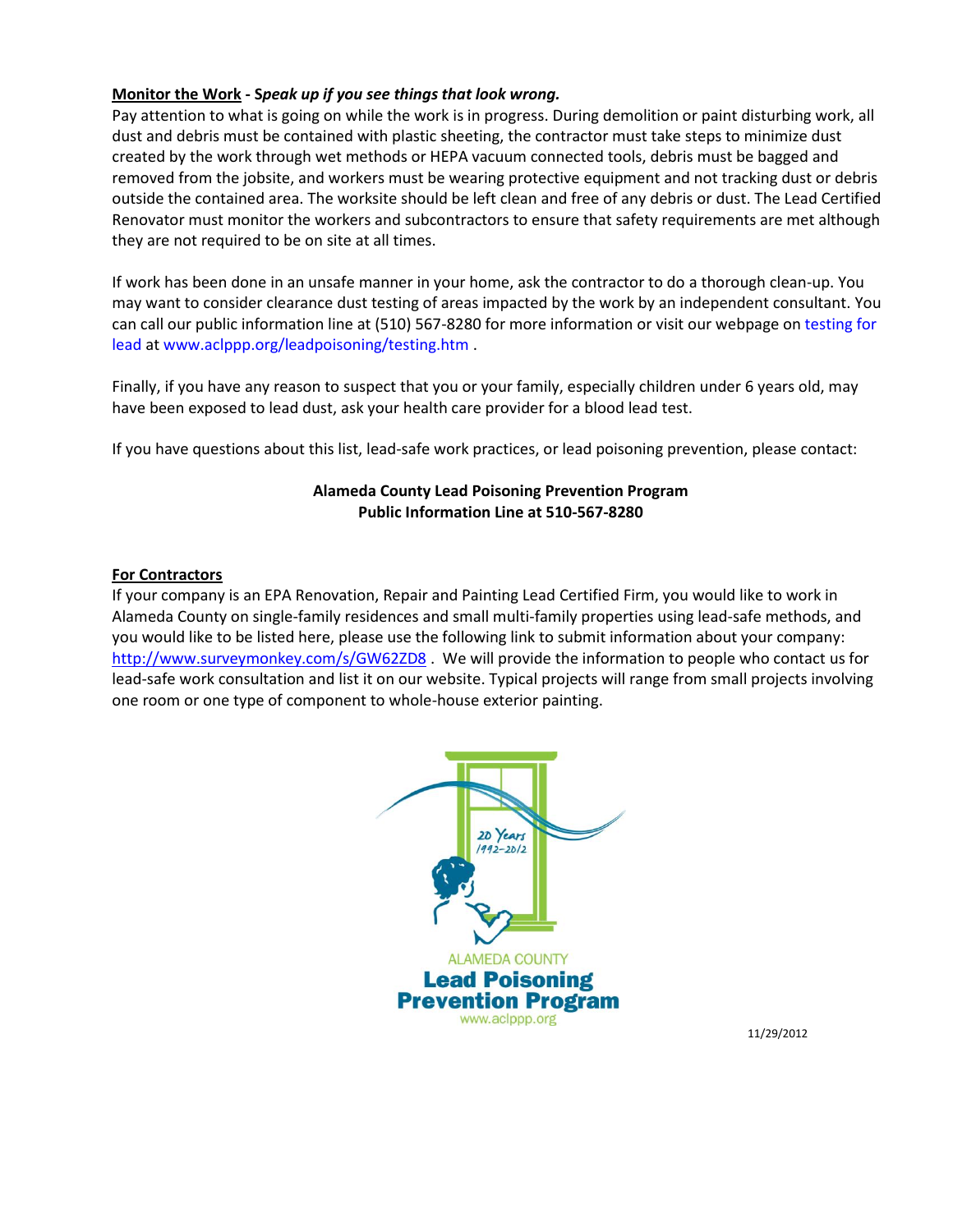# List of Local Lead-Safe Certified Contractors

| Company                                                                         |                                                    |                                                                                     |              | Complete<br>repainting   | Minor                   | repainting Remodeling        | Minor<br>repair              | Window<br>replacement    | Plumbing             | Electrical           |
|---------------------------------------------------------------------------------|----------------------------------------------------|-------------------------------------------------------------------------------------|--------------|--------------------------|-------------------------|------------------------------|------------------------------|--------------------------|----------------------|----------------------|
| Acacia Construction Co.<br>1718 High Street<br>Alameda, CA                      | 94501                                              | Joseph H. Ross, GC<br>JL.Ross@ACAGL.COM<br>None                                     | 510-522-7867 | $\blacktriangledown$     | $\blacktriangledown$    | $\boxed{\blacktriangledown}$ | $\boxed{\blacktriangledown}$ | $\blacktriangledown$     | $\blacktriangledown$ | $\blacktriangledown$ |
| <b>Advance Construction</b><br>6114 La Salle Ave. Unit #122<br>Oakland, CA      | 94611                                              | Michael Ghanivand<br>michaelghanivand@sbcglobal.net<br>www.advance-construction.net | 510-301-5547 | $\mathbf{I}$             | $\blacktriangledown$    | $\overline{\mathbf{v}}$      | $\blacktriangledown$         | $\blacktriangledown$     | $\blacktriangledown$ | ☑<br>Other: roofing  |
| <b>Akxner Construction</b><br>2607 38th Ave.<br>Oakland, CA                     | 94619                                              | John Adams, Sun He<br>john@akxner.com<br>www.akxner.com                             | 510-534-1565 | $\mathbf{L}$             | $\overline{\mathbf{v}}$ | $\boxed{\blacktriangledown}$ | $\blacktriangledown$         | $\blacktriangledown$     | $\blacktriangledown$ | $\blacktriangledown$ |
| Allprop Painting and Restoration, Inc.<br>4096 Piedmont ave #404<br>Oakland, CA | 94611                                              | Susan Chung<br>allpropaintinginc@msn.com<br>None                                    |              | $\blacktriangledown$     | $\overline{\mathbf{v}}$ | $\Box$                       | $\blacktriangledown$         | $\overline{\phantom{a}}$ |                      | $\Box$               |
| Andy's Painting<br>23331 Carleton St.<br>Berkeley, CA                           | 94704                                              | Ender "Andy" Sahin<br>andyspaint@aol.com<br>www.andyspainting.biz                   | 510-821-8021 | $\blacktriangledown$     | $\blacktriangledown$    | $\Box$                       | $\Box$                       | $\Box$                   | $\perp$              | $\mathbf{L}$         |
| 5757 Sonoma Dr.<br>Pleasanton, CA                                               | Ansarshua, Inc DBA - Floor Coverings Int.<br>94566 | Steve Taylor<br>Steve@fci-eb.com<br>www.eastbay.floorcoveringsinternational.com     | 925-426-8800 | $\overline{\phantom{a}}$ | $\Box$                  | $\blacktriangledown$         | $\blacktriangledown$         | $\Box$                   | $\perp$              | $\Box$               |
| <b>Atlas Painting</b><br>1797 Yosemite Ave.<br>San Francisco, C                 | 94124                                              | Keith Hawkins<br>atlasbig9@aol.com<br>www.Atlasbaycity.com                          | 415-822-6520 | $\blacktriangledown$     | $\blacktriangledown$    | $\Box$                       | $\blacktriangledown$         | $\Box$                   |                      | $\Box$               |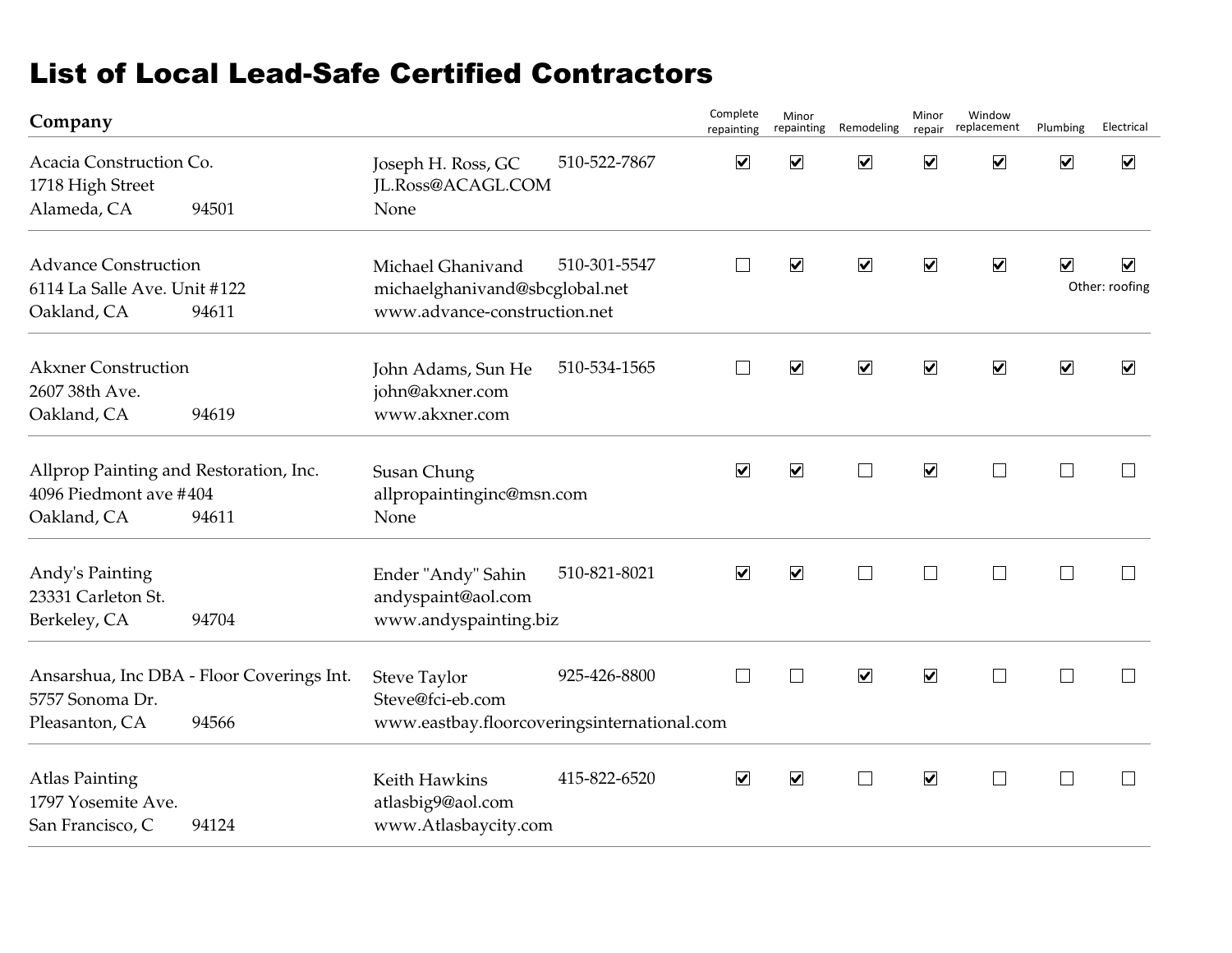| Company                                                                              |       |                                                                                                         |                  | Complete<br>repainting   | Minor<br>repainting  | Remodeling                   | Minor<br>repair      | Window<br>replacement   | Plumbing                                               | Electrical           |
|--------------------------------------------------------------------------------------|-------|---------------------------------------------------------------------------------------------------------|------------------|--------------------------|----------------------|------------------------------|----------------------|-------------------------|--------------------------------------------------------|----------------------|
| <b>Avalon Construction</b><br>5165 3rd Street<br>San Francisco, C                    | 94124 | David Hahn<br>avalonconst@gmail.com<br>None                                                             | 415-822-0822     | $\blacktriangledown$     |                      | $\blacktriangledown$         | $\blacktriangledown$ | $\blacktriangledown$    | $\blacktriangledown$                                   | $\blacktriangledown$ |
| <b>Barry Corcoran Construction</b><br>P.O. Box 5123<br>Berkeley, CA                  | 94705 | <b>Barry Corcoran</b><br>barrycorcoranconstruction@yahoo.com<br>None                                    |                  | $\overline{\phantom{a}}$ | $\vert \ \ \vert$    | $\blacktriangledown$         | $\Box$               | $\overline{\mathbf{v}}$ | $\blacktriangledown$                                   | $\blacktriangledown$ |
| Bloom Painting, Inc.<br>51 Dorman Avenue<br>San Francisco, C                         | 94124 | Elinor Powell Bloom<br>bloompainting@yahoo.com<br>www.bloompaintinginc.com                              | 415-821-3752     | $\blacktriangledown$     | $\blacktriangledown$ | $\Box$                       | $\blacktriangledown$ | $\Box$                  | $\vert \ \ \vert$                                      | $\mathbf{I}$         |
| Citywide Painting<br>7908 Capwell Dr.<br>Oakland, CA                                 | 94621 | Jae Kim<br>Jkimcitywide@yahoo.com<br>None                                                               | 510-633-2432, 51 | $\blacktriangledown$     | $\blacktriangledown$ | $\Box$                       | $\blacktriangledown$ | $\Box$                  |                                                        |                      |
| Dennis James English<br>1051 24th Street<br>Oakland, CA                              | 94607 | Dennis English<br>dennis.j.english@gmail.com<br>www.greenhomebuilders.com                               | 510-435-6222     | $\mathbb{R}^n$           | $\Box$               | $\blacktriangledown$         | $\Box$               | $\Box$                  | $\vert \ \ \vert$                                      | $\Box$               |
| Doherty Restoration Inc.<br>P.O. Box 885473<br>San Francisco, C                      | 94188 | <b>Patrick or Frances</b><br>estimates@dohertyrestoration.com<br>www.dohertyrestoration.com             | 415-695-1494     | $\blacktriangledown$     | $\blacktriangledown$ | $\boxed{\blacktriangledown}$ | $\blacktriangledown$ | $\blacktriangledown$    | $\blacktriangledown$<br>Other: roofing and landscaping | $\blacktriangledown$ |
| Fagan Construction & Woodworking<br>325 Rutledge Street<br>San Francisco, C<br>94110 |       | William Fagan<br>william@faganconstructionandwoodworking.com<br>www.faganconstructionandwoodworking.com | 415-826-9190     | $\mathbf{L}$             | $\vert \ \ \vert$    | $\blacktriangledown$         | $\blacktriangledown$ | $\blacktriangledown$    |                                                        |                      |
| <b>GM</b> Remodeling<br>2029 Alvarado St.<br>San Leandro, CA                         | 94577 | Marino Mamoulelis<br>gmremodeling@sbcglobal.net<br>None                                                 | 510-895-2795     |                          | $\blacktriangledown$ | $\blacktriangledown$         | $\blacktriangledown$ | $\blacktriangledown$    |                                                        | $\Box$               |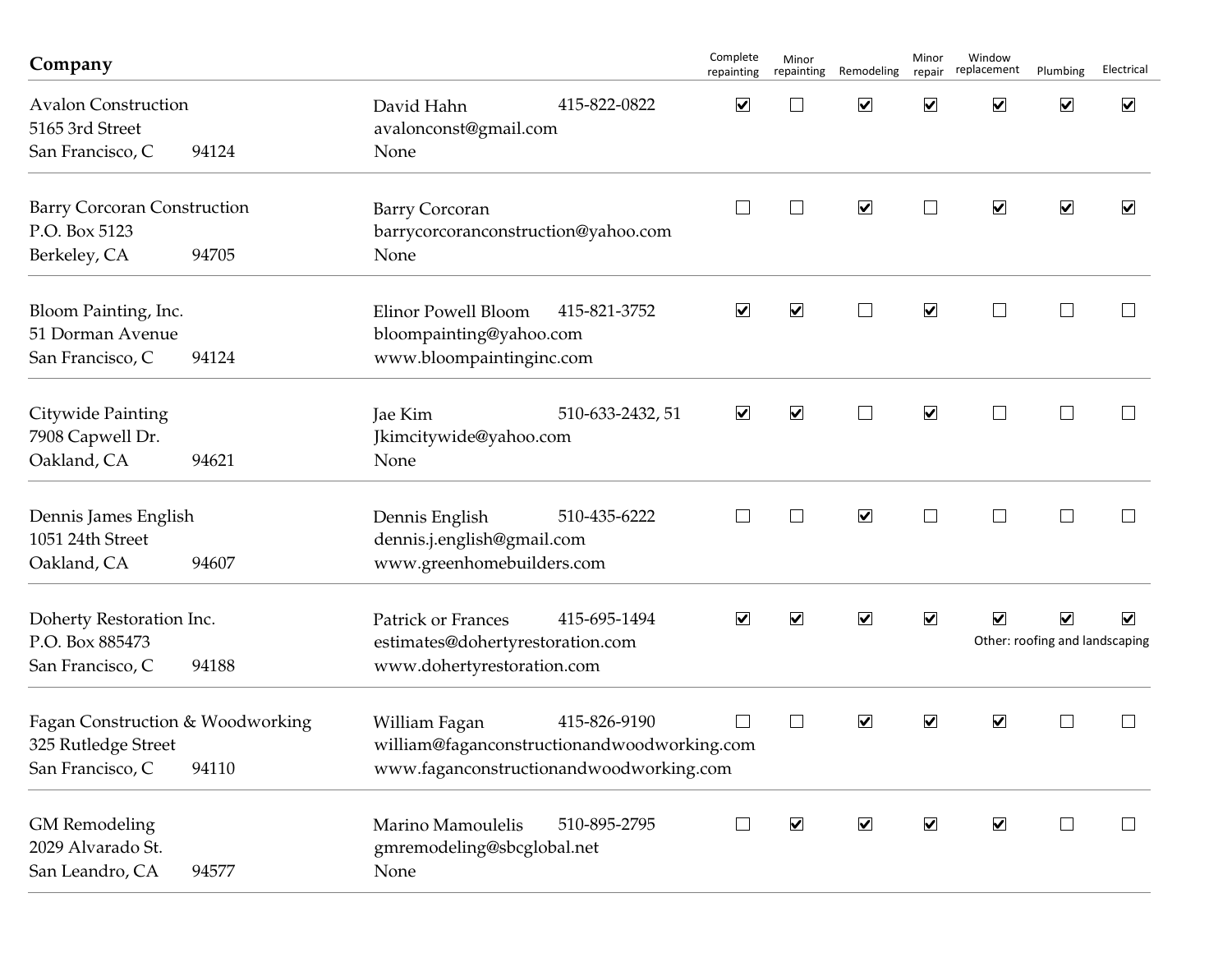| Company                                                                   |       |                                                                                                                | Complete<br>repainting | Minor<br>repainting  | Remodeling                   | Minor<br>repair      | Window<br>replacement       | Plumbing             | Electrical                                 |
|---------------------------------------------------------------------------|-------|----------------------------------------------------------------------------------------------------------------|------------------------|----------------------|------------------------------|----------------------|-----------------------------|----------------------|--------------------------------------------|
| Honest Olee Wades Painting<br>2800 Delaware St<br>Oakland, CA             | 94602 | 510-482-4342<br>Olee Wade<br>oleewade@sbcglobal.net<br>None                                                    | $\blacktriangledown$   | $\blacktriangledown$ | ⊔                            | $\Box$               |                             |                      |                                            |
| Kifle Construction, Inc.<br>2925 Martin Luther King Jr Way<br>Oakland, CA | 94609 | 510-472-0577<br>Kesete Kifle<br>kifleconstruction@att.netN/A<br>None                                           | $\blacktriangledown$   | $\blacktriangledown$ | $\boxed{\blacktriangledown}$ | $\blacktriangledown$ | $\blacktriangledown$        | $\blacktriangledown$ | Other: landscaping                         |
| <b>Marvette Construction</b><br>4017 Jackie Ct.<br>Pleasanton, CA         | 94588 | 925-784-1800<br><b>Mark Sisneroz</b><br>marksisneroz@comcast.net<br>www.marvetteconstruction.com               | $\blacktriangledown$   | $\blacktriangledown$ | $\blacktriangledown$         | $\blacktriangledown$ | $\blacktriangledown$        | $\blacktriangledown$ | $\blacktriangledown$<br>Other:roofing      |
| MB Engineering and Construction<br>5750 Adeline Street<br>Oakland, CA     | 94608 | 510-207-3097<br>Matt Bonanno<br>mattb@mbengineeringandconstruction.com<br>www.mbengineeringandconstruction.com | $\Box$                 | $\blacktriangledown$ | $\boxed{\blacktriangledown}$ | $\blacktriangledown$ | $\blacktriangledown$        | $\blacktriangledown$ | $\blacktriangledown$<br>Other: landscaping |
| Michael Hamman, General Contractor<br>702 Earl Street<br>San Francisco, C | 94124 | Michael Hamman<br>415-643-1376<br>michael@mhammangc.com<br>www.mhammangc.com                                   | $\mathbf{L}$           | $\vert \ \ \vert$    | $\blacktriangledown$         | $\Box$               | $\mathcal{L}_{\mathcal{A}}$ | $\blacktriangledown$ | $\blacktriangledown$                       |
| O Valley Construction<br>5150 Crockett Place<br>Oakland, CA               | 94602 | 510-677-5803<br>Orlando Valle<br>valledesignconst@att.net<br>None                                              | $\blacktriangledown$   | $\blacktriangledown$ | $\boxed{\blacktriangledown}$ | $\blacktriangledown$ | $\blacktriangledown$        | $\blacktriangledown$ | $\blacktriangledown$<br>Other: roofing     |
| <b>Olson's Painting Company</b><br>P.O. Box 2209<br>Alameda, CA           | 94501 | 510-521-3351<br>Myron Olson<br>olsonspainting@yahoo.com<br>None                                                | $\blacktriangledown$   | $\vert \ \ \vert$    | $\Box$                       | $\perp$              | $\vert \ \ \vert$           |                      |                                            |
| Platypus Painting Inc.<br>1129 32nd St.<br>Oakland, CA                    | 94608 | 510-508-0736<br>Colin<br>colin@platypuspainting.com<br>www.platypuspainting.com                                | $\blacktriangledown$   | $\blacktriangledown$ | $\Box$                       | $\blacktriangledown$ | $\Box$                      | $\mathbb{R}^n$       | $\perp$                                    |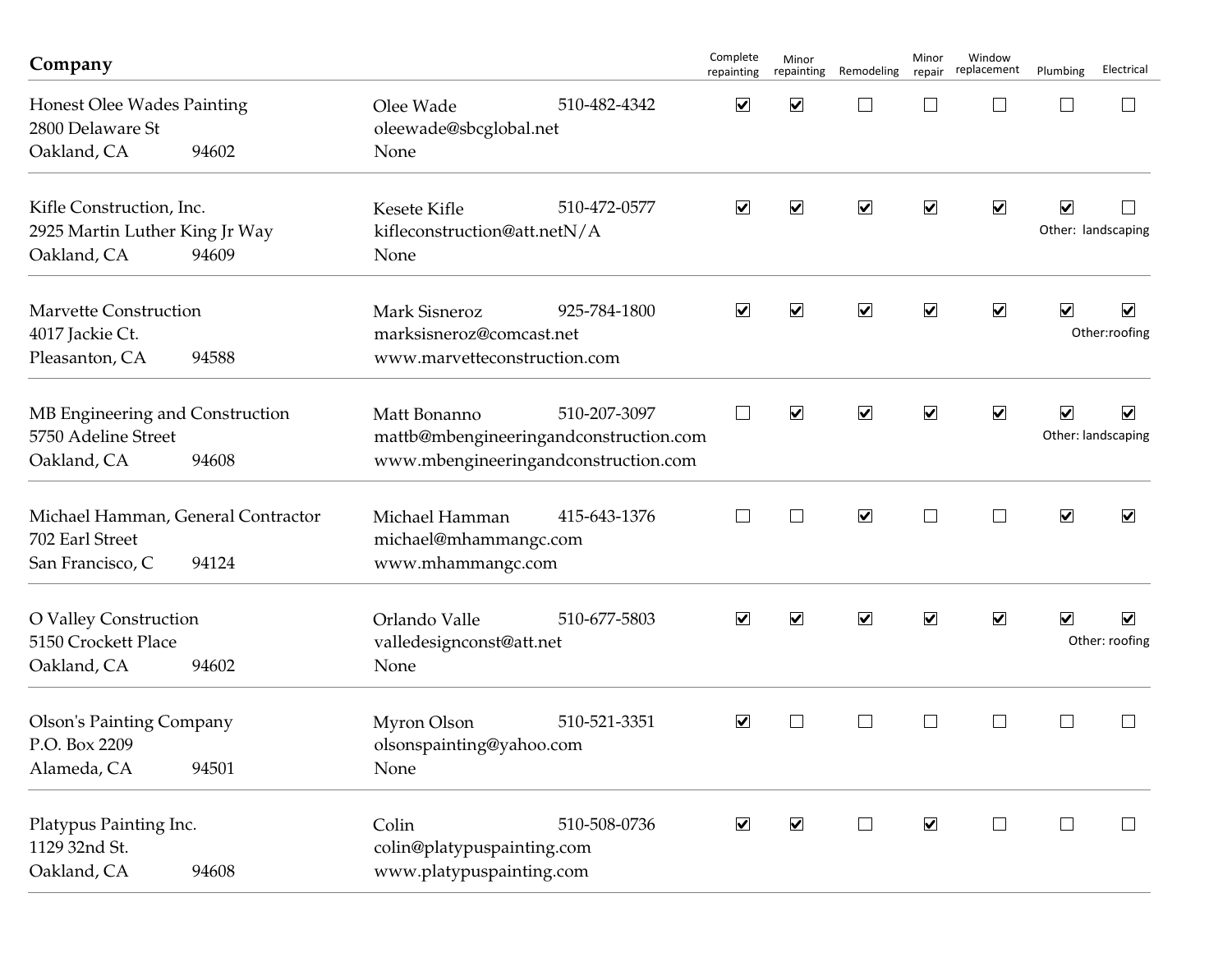| Company                                                                               |       |                                                                                |              | Complete<br>repainting | Minor<br>repainting  | Remodeling              | Minor<br>repair      | Window<br>replacement | Plumbing             | Electrical                                 |
|---------------------------------------------------------------------------------------|-------|--------------------------------------------------------------------------------|--------------|------------------------|----------------------|-------------------------|----------------------|-----------------------|----------------------|--------------------------------------------|
| Post & Beam<br>2725 10th Street<br>Berkeley, CA<br>94710                              |       | 510-812-2032<br>Paul Warren<br>w.designbuild@yahoo.com<br>www.post-n-beam.com  |              | $\blacktriangledown$   | $\blacktriangledown$ | $\blacktriangledown$    | $\blacktriangledown$ | $\blacktriangledown$  | $\blacktriangledown$ | $\blacktriangledown$<br>Other: roofing     |
| Rayco Painting<br>3541 Investment Blvd Suite #6<br>Hayward, CA                        | 94545 | Gabe Cooley<br>info@raycomail.com<br>www.raycopainting.com                     | 888-320-7566 | $\blacktriangledown$   | $\blacktriangledown$ | $\overline{\mathbf{v}}$ | $\blacktriangledown$ | $\vert \ \ \vert$     |                      |                                            |
| <b>Restoration Management Company</b><br>32550 Centra Ave.<br>Union City, CA          | 94587 | <b>Branch Manager</b><br>dsailer@rmc.com<br>www.rmc.com                        | 800-400-5058 | $\Box$                 | $\mathbf{L}$         | $\vert \ \ \vert$       | $\perp$              | $\vert \ \ \vert$     |                      | $\mathcal{L}$                              |
| So Unique Painting and Decorating, Inc.<br>1177 Quarry Ln. Suite F.<br>Pleasanton, CA | 94566 | <b>Bob Range</b><br>badbob@so-unique.net<br>www.so-unique.net                  | 925-225-1021 | $\blacktriangledown$   | $\blacktriangledown$ |                         | $\blacktriangledown$ | П                     |                      |                                            |
| Southwest Hazard Control, Inc.<br>712 Whitney Street<br>San Leandro, CA               | 94577 | Mike Hegarty<br>info@swhaz.com<br>www.swhaz.com                                | 510-352-5152 | $\ $                   | $\vert \ \ \vert$    | $\blacktriangledown$    | $\blacktriangledown$ | $\blacktriangledown$  | $\mathbf{I}$         | $\vert \ \ \vert$                          |
| Stahlschmidt Painting & Restoration<br>1446 Scenic Ave<br>Berkeley, CA                | 94708 | Hans Stahlschmidt<br>stahlschmidt@comcast.net<br>www.stahlschmidt-painting.com | 510-848-4040 | $\blacktriangledown$   | $\blacktriangledown$ | $\mathcal{L}$           | $\blacktriangledown$ | $\Box$                | $\mathbf{I}$         | $\mathcal{L}$                              |
| Steve's Painting & Renovating<br>2727 Oliver Ave.<br>Oakland, CA                      | 94605 | <b>Steve Fagrey</b><br>welovetopaint@att.net<br>www.welovetopaint.net          | 510 910-6997 | $\blacktriangledown$   | $\blacktriangledown$ |                         | $\mathbf{I}$         |                       |                      |                                            |
| The Ecovery Project<br>3342 California St.<br>Berkeley, CA                            | 94703 | Scot Wocicki<br>ecovery@gmail.com<br>www.ecoveryproject.com                    | 510-407-3342 | $\blacktriangledown$   | $\blacktriangledown$ | $\blacktriangledown$    | $\blacktriangledown$ | $\blacktriangledown$  | $\blacktriangledown$ | $\blacktriangledown$<br>Other: landscaping |